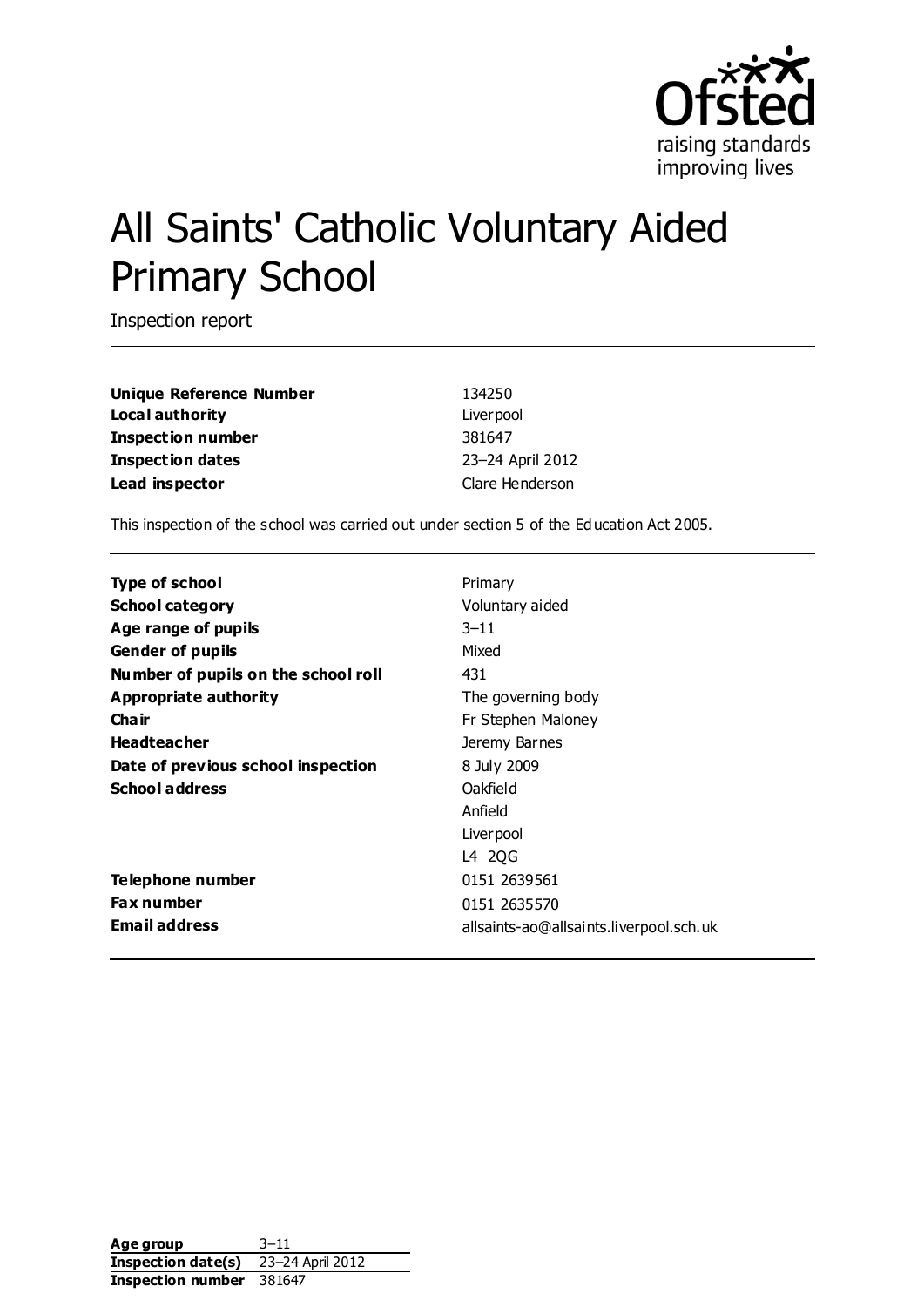

You can use Parent View to give Ofsted your opinion on your child's school. Ofsted will use the information parents and carers provide when deciding which schools to inspect and when.

You can also use Parent View to find out what other parents and carers think about schools in England. You can visit [www.parentview.ofsted.gov.uk,](../../../Local%20Settings/Local%20Settings/Temporary%20Internet%20Files/Content.IE5/Documents/www.parentview.ofsted.gov.uk) or look for the link on the main Ofsted website: [www.ofsted.gov.uk](../../../Local%20Settings/Local%20Settings/Temporary%20Internet%20Files/Content.IE5/Documents/www.ofsted.gov.uk)

The Office for Standards in Education, Children's Services and Skills (Ofsted) regulates and inspects to achieve excellence in the care of children and young people, and in education and skills for learners of all ages. It regulates and inspects childcare and children's social care, and inspects the Children and Family Court Advisory Support Service (Cafcass), schools, colleges, initial teacher training, work-based learning and skills training, adult and community learning, and education and training in prisons and other secure establishments. It assesses council children's services, and inspects services for looked after children, safeguarding and child protection.

Further copies of this report are obtainable from the school. Under the Education Act 2005, the school must provide a copy of this report free of charge to certain categories of people. A charge not exceeding the full cost of reproduction may be made for any other copies supplied.

If you would like a copy of this document in a different format, such as large print or Braille, please telephone 0300 123 4234, or email [enquiries@ofsted.gov.uk](mailto:enquiries@ofsted.gov.uk)

You may copy all or parts of this document for non-commercial purposes, as long as you give details of the source and date of publication and do not alter the information in any way.

To receive regular email alerts about new publications, including survey reports and school inspection reports, please visit our website and go to 'Subscribe'.

Piccadilly Gate Store Street Manchester M1 2WD

T: 0300 123 4234 Textphone: 0161 618 8524 [enquiries@ofsted.gov.uk](mailto:enquiries@ofsted.gov.uk) [www.ofsted.gov.uk](http://www.ofsted.gov.uk/)



© Crown copyright 2012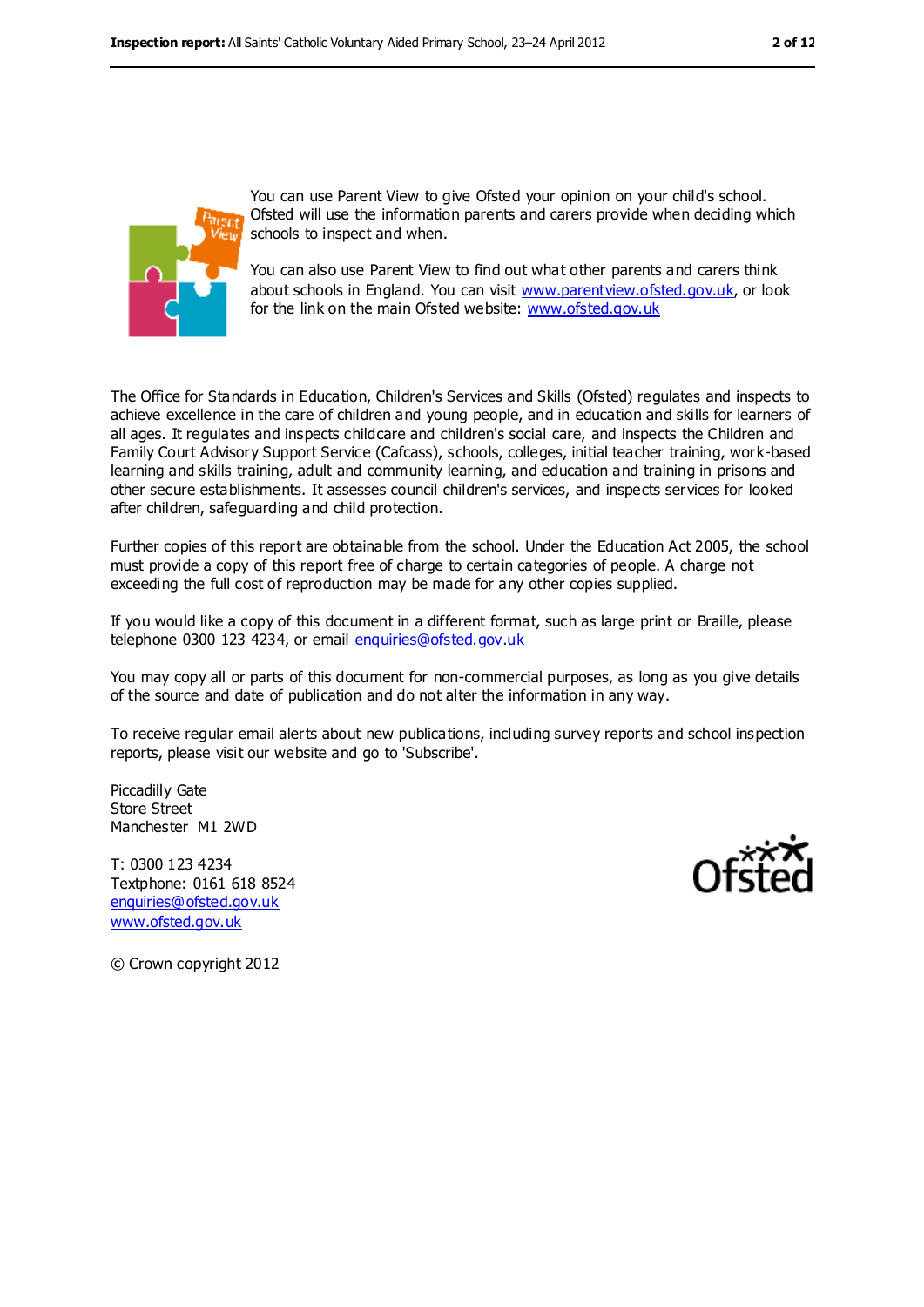## **Introduction**

| Inspection team           |                             |
|---------------------------|-----------------------------|
| Clare Henderson           | Additional Inspector        |
| Maureen Coleman           | <b>Additional Inspector</b> |
| <b>Christine Birchall</b> | <b>Additional Inspector</b> |

This inspection was carried out with two days' notice. The inspectors observed 23 lessons taught by 15 teachers and two teaching assistants, listened to individual pupils reading in Years 1, 2, 4 and 6 and scrutinised pupils' work. They held meetings with members of the governing body, staff, a representative of the local authority and four groups of pupils. They observed the school's work and looked at documents relating to safeguarding, pupils' progress and attainment and the way in which the school evaluates its own performance. The inspectors scrutinised the questionnaires completed by staff and pupils and analysed the 93 received from parents and carers.

## **Information about the school**

The school is larger than the average-sized primary school. Most pupils are from White British backgrounds; the proportion of pupils who speak English as an additional language is well below the national average. The proportion of pupils known to be eligible for free school meals is above average. The school contains a resourced provision for up to 20 pupils with complex and severe learning difficulties. The percentage of disabled pupils and those supported at school action plus is above average; the proportion with a statement of special educational needs is above average. The governing body manages a breakfast and after-school club in the school. The school meets the current floor standards, which set the minimum standards expected by the government.

The school has Healthy School Status, the Basic Skills Quality Mark and is a Fair Trade school. A children's centre is located on the same site and is managed by the governing body. It was subject to a separate inspection carried out at the same time as the inspection of the school and the report will be available on the Ofsted website.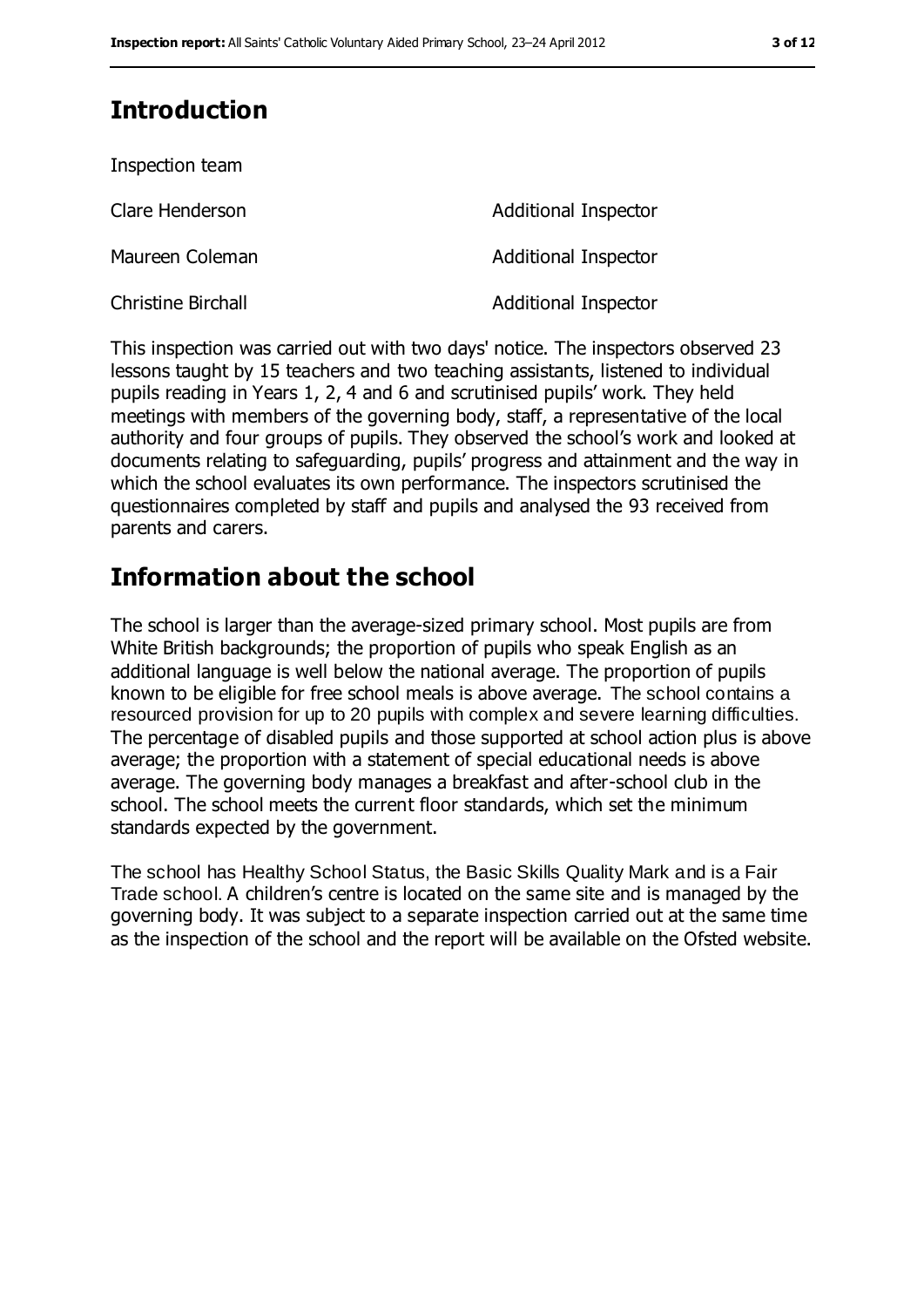**Inspection grades: 1 is outstanding, 2 is good, 3 is satisfactory and 4 is inadequate** Please turn to the glossary for a description of the grades and inspection terms

## **Inspection judgements**

| <b>Overall Effectiveness</b> |  |
|------------------------------|--|
|------------------------------|--|

| <b>Achievement of pupils</b>          |  |
|---------------------------------------|--|
| <b>Quality of teaching</b>            |  |
| <b>Behaviour and safety of pupils</b> |  |
| <b>Leadership and management</b>      |  |

#### **Key Findings**

- This is a good school. It is inclusive and welcoming and promotes outstanding spiritual, moral, social and cultural development, and enrichment to pupils' learning within the curriculum. The school is not yet outstanding because pupils' achievement and the quality of teaching are not consistently outstanding.
- Children make at least good progress in the Early Years Foundation Stage and through the rest of the school good progress continues so that pupils' achievement by the end of Year 6 is good. However, in Years 3 to 6 progress sometimes slows in writing and mathematics when pupils, especially the more able, are not challenged. When they leave school in Year 6, pupils' attainment is above average in reading and broadly average in writing and mathematics.
- Pupils show very positive attitudes to learning. They say they feel safe and happy in school. 'I would rather be in school than anywhere else' is a comment typical of the views expressed during the inspection. Pupils show high levels of respect and dignity towards each other and to all adults. Their behaviour around the school and in lessons is good.
- The quality of teaching is good. Exciting activities both within lessons and outside the school day motivate pupils to work hard and make good progress overall in their learning. However, on occasions, the pace of learning slows when assessment information and marking are not used well enough. Furthermore, the opportunities to extend writing skills across the curriculum are not always challenging enough, especially for the more-able pupils.
- Senior leaders and members of the governing body have given high priority to reviewing the school's performance and to improving the quality of teaching and learning. The high regard for the continuing professional development of all staff has enabled staff, often within school holidays, to share their expertise with colleagues world-wide.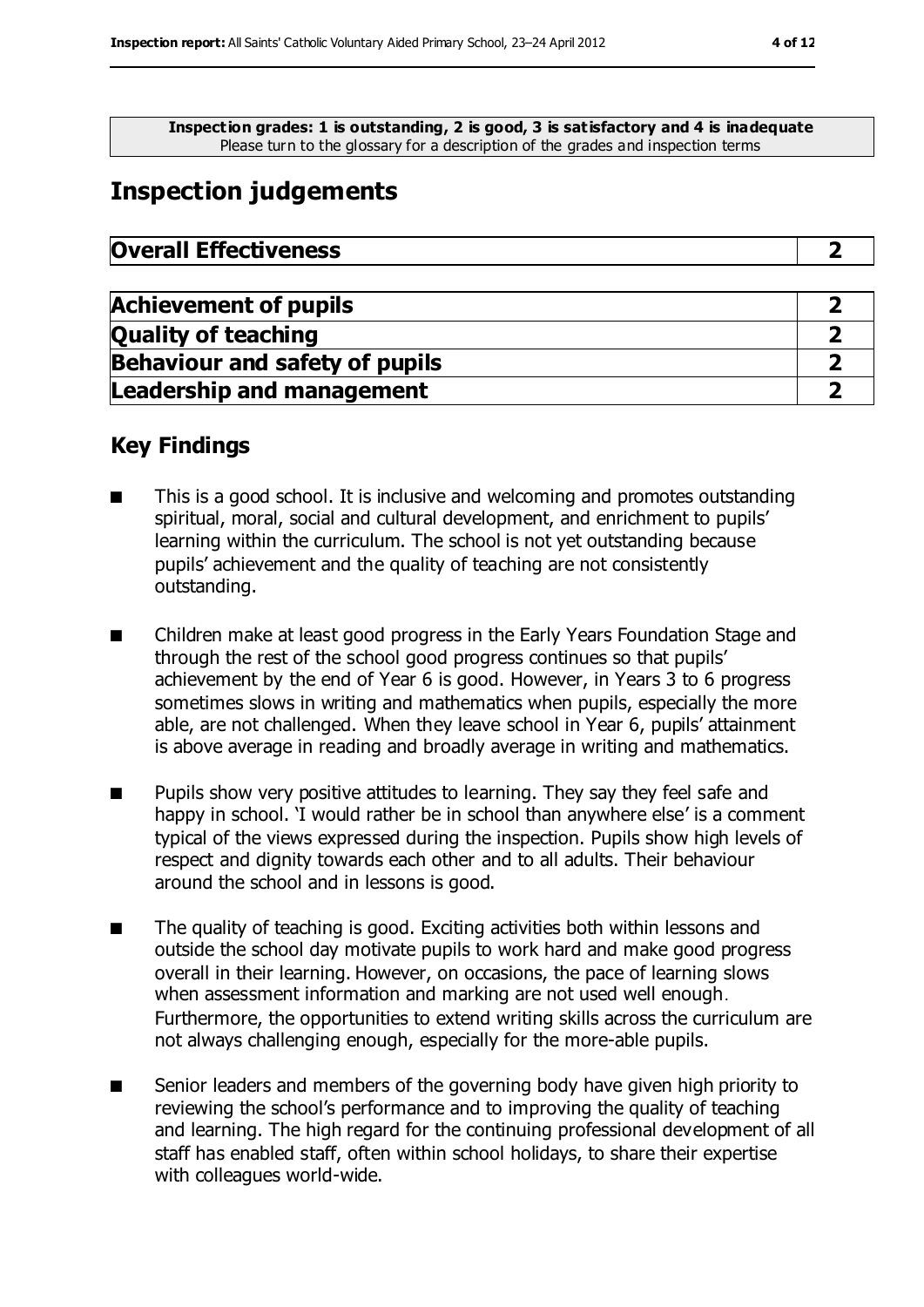## **What does the school need to do to improve further?**

- Raise the achievement of all pupils and, particularly the more able in Years 3 to 6, to outstanding in writing and mathematics by:
	- making better use of assessment to ensure lessons consistently provide a high level of challenge
	- providing more opportunities for pupils to extend their writing skills across all the subjects of the curriculum
	- ensuring marking consistently provides pupils with the next steps in learning.

## **Main Report**

#### **Achievement of pupils**

Children in the Early Years Foundation Stage make at least good progress from generally below expected starting points. They rapidly learn to work and play independently, with others and with adults. For example, children in the Nursery class were observed investigating and discussing why ice melts, and in the Reception classes they enthusiastically shared, through talk and in writing, the highlights they had enjoyed during the recent visit of giant puppets to Liverpool.

At the previous inspection, boys' attainment in writing in Years 1 and 2 was identified as an area to improve. The school has very effectively addressed this issue and successfully closed the gap. Girls and boys now make equally good and often outstanding progress in writing in Years 1 and 2. Achievement throughout the school is good. A high focus in all classes to develop pupils' understanding and application of letters and sounds has successfully ensured that, by Year 6, attainment for all groups of pupils is above average in reading when compared with similar groups. Attainment is broadly average in writing and mathematics because activities in lessons do not consistently challenge all pupils to gain the higher levels of attainment. Progress in all year groups in reading, writing and mathematics during this school year is good overall and, for a significant minority, particularly in Years 1 and 2, it is outstanding. A high focus on improving reading skills, and a close collaboration with parents and carers is reflected in pupils' above-average attainment in reading in Year 2.

Learning is good in lessons. It is particularly strong when pupils' learning is challenging and thought-provoking. For instance, pupils in Year 2 were able to identify which calculation skills they needed to use to solve number problems whilst some pupils suggested alternative strategies. In a Year 4 information and communication technology (ICT) lesson, all pupils, including those from the resourced provision made outstanding progress as they confidently and successfully followed instructions to complete spreadsheets linked to their class topic on India. A strong focus on promoting pupils' speaking and listening skills throughout the school enables pupils to discuss and refine their ideas for inclusion in their writing effectively. For example, in an English lesson, pupils had to imagine and describe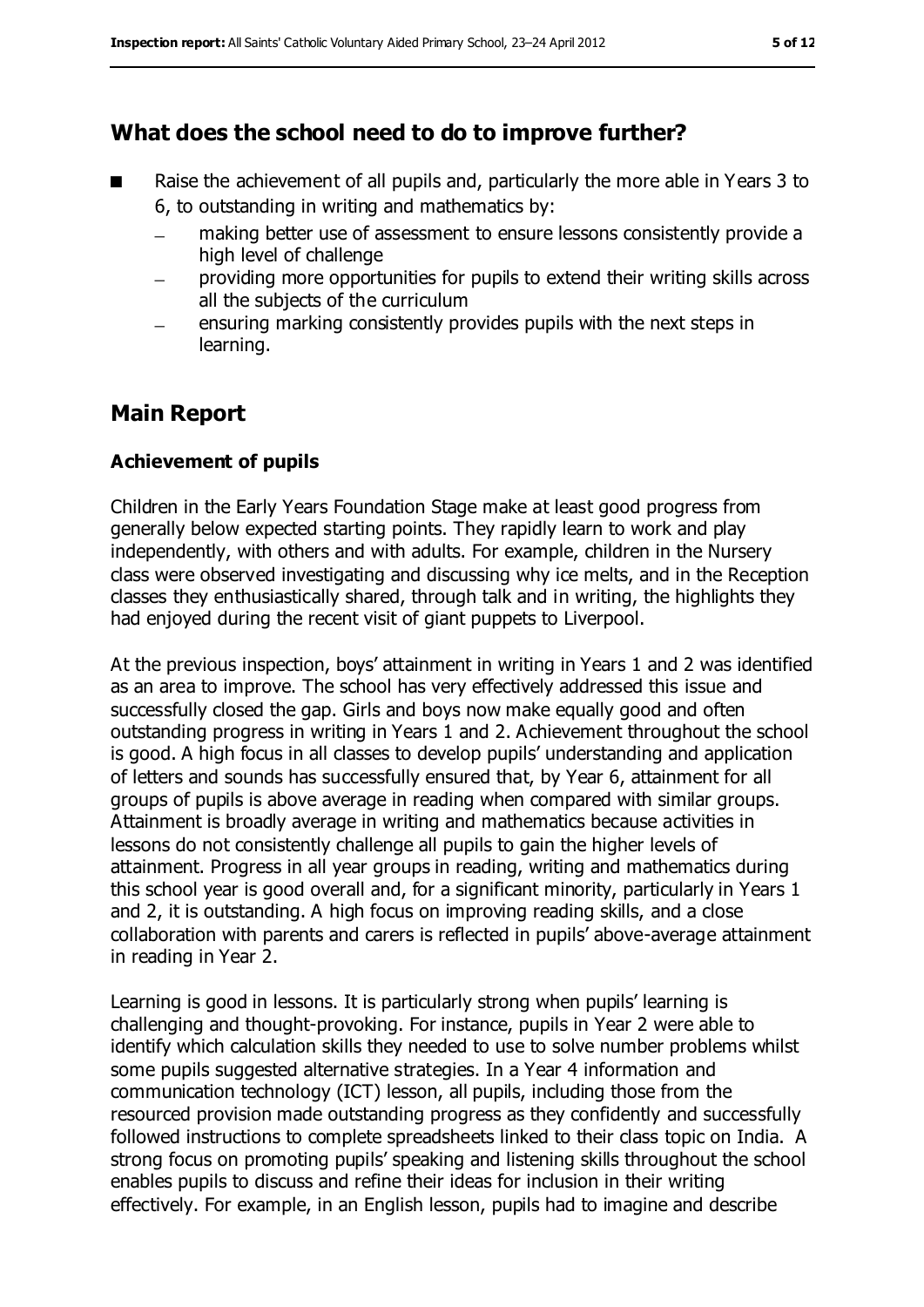what was in a 'magical' box presented by the teacher. They enthusiastically shared their ideas explaining their reasoning as they rapidly produced well-structured, thoughtful sentences and, in some cases, high quality paragraphs of writing. There remain, however, some occasions in Years 3 to 6 when a few pupils are not learning as much as they should because assessment information is not used well enough to challenge the more able to achieve the higher levels. Through excellent support and quality provision, disabled pupils, those with special educational needs and those from within the resourced provision spend the large majority of lessons working alongside their classmates in classes. Such high quality integration and well-planned learning for this group of pupils ensures they make at least good progress, when compared to similar groups nationally in reading, writing and mathematics. Parents and carers share the view that their children make good progress.

#### **Quality of teaching**

Parents and carers believe that teaching is good and inspection evidence supports this view. The quality of teaching is consistently good and often outstanding in the Early Years Foundation Stage and Years 1 and 2. It is less consistently good in Years 3 to 6 where occasionally the more-able pupils are not consistently challenged. In the best lessons, there is a purposeful atmosphere and all pupils are absorbed in their learning and teachers skilfully unpick misconceptions as lessons unfold. In all lessons there are excellent opportunities, which pupils relish, to reflect, discuss and empathise with moral, social and cultural issues.

Interesting, exciting learning is rooted in pupils' real-life experiences. All teachers provide excellent opportunities for pupils to empathise with situations and characters, for example, when reflecting on the events of the Titanic or the feelings of children when evacuated during the Second World War. Listening to different styles of music, reflecting on the composers' thoughts and following this up with their own compositions, for instance, heightens pupils' spiritual and cultural development very effectively. Practical learning involving pupils in reasoning, thinking and discussing their ideas and solutions are features of the outstanding teaching observed. Teachers, including high-quality specialist teachers of music and French, are successful in promoting enjoyment of learning and give pupils the confidence to fail and take risks.

Support staff are extremely attentive to the personal and academic needs of all groups of pupils, including disabled pupils and those who have special educational needs. The excellent skills of teaching assistants are used very effectively to support pupils, particularly those from the resourced provision, and this enables them to be fully included in learning in class.

Occasionally, in lessons the pace of learning slows. At these times, pupils lose concentration and low-level disruptions, such as pupils chatting among themselves, or not working at a fast enough pace occur. Furthermore, marking does not always provide pupils with the next steps they need to improve their work.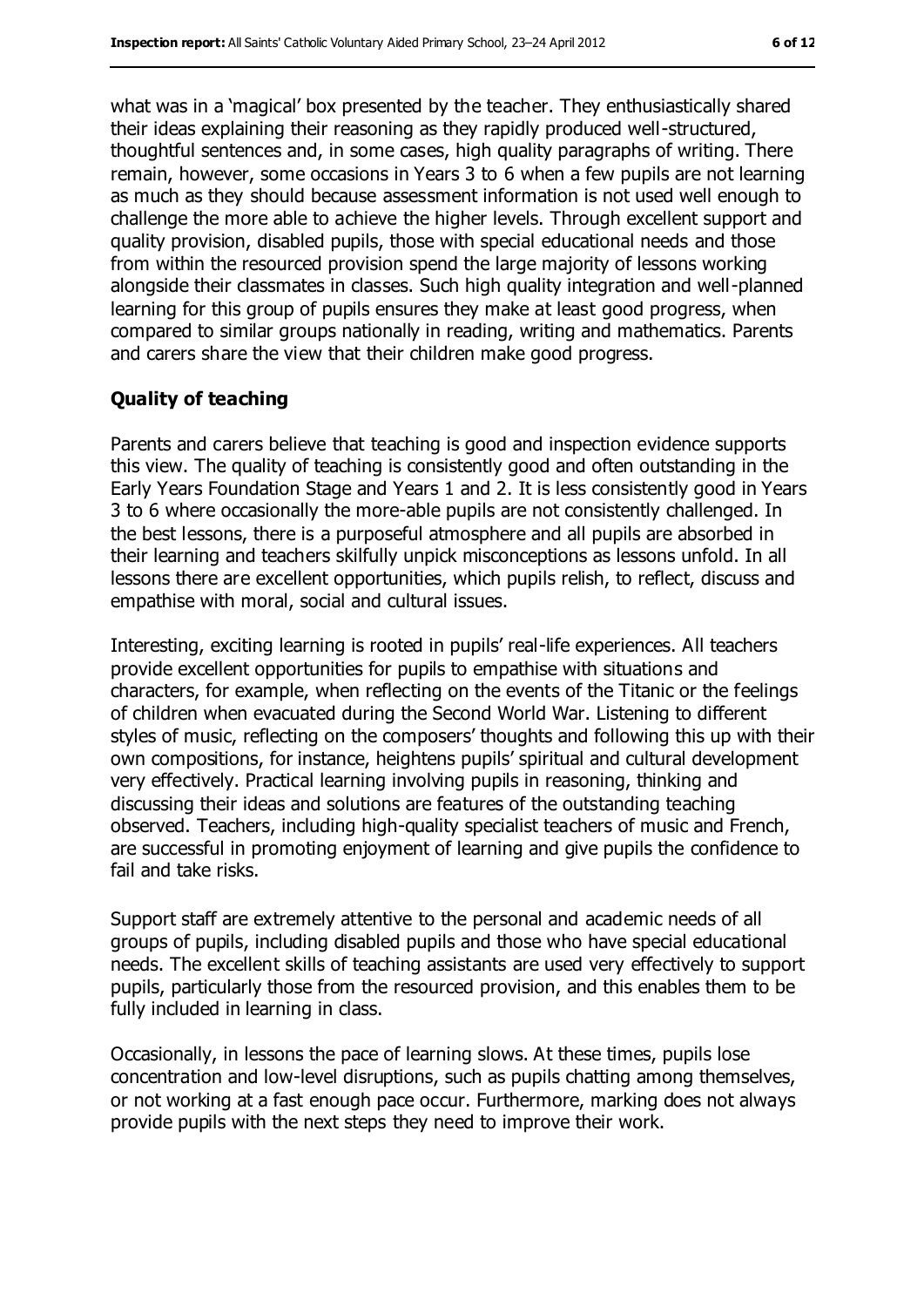#### **Behaviour and safety of pupils**

Pupils' good behaviour and positive attitudes to their lessons mean that they are able to learn and thrive. The consistent and clear systems in place and support from all adults help those, who find it difficult to concentrate or to stay on task, to work well with other pupils. Behaviour around the school is typically good. Older pupils act as excellent role models for younger pupils and help them to make the right choices. Pupils have a good understanding of different types of bullying. They are confident that there is no bullying of any form and that any incidences of behaviour which do not meet the very high expectations of staff are effectively dealt with by the school. Parents and carers do not express any concerns about bullying or feel that their children's learning is being disrupted by poor behaviour. The pupils' views and the school's recording of incidents show that these are managed well and parents and carers are kept well informed.

Pupils are very proud of their school. They say they feel very safe and parents and carers are overwhelmingly positive about this aspect of the school's provision. Pupils are very supportive of each other; they work together collaboratively, eager to talk about their learning. The few pupils from minority ethnic backgrounds say how much they value the welcome and support they have been given, particularly to help them learn to speak English. Children in the Early Years Foundation Stage follow the outstanding lead which all adults provide in how they are to care for and behave towards each other as, for example, they act out being teachers in their play. Pupils have a good understanding of how to keep themselves safe, including when using modern technology, and how to respond to any possible internet bullying. Attendance has improved steadily and is broadly average, with evidence of strongly improved attendance for some pupils. The breakfast club, together with the exciting activities in place from 8.30am each day, contributes to improved punctuality for many pupils.

#### **Leadership and management**

Senior leaders, in close partnership with staff, identify priorities clearly that will improve the school further. Good progress has been made in response to the school's identification of its weaker areas, as shown by the rise in achievement throughout the school and particularly in writing in Years 1 and 2. This demonstrates the school's clear vision and relentless drive to improve further as they live out their school motto, 'we shine on our own but shine brighter together'.

Staff say how much they value the support they receive and how their planned professional development and opportunities to review this helps them address the school's priorities. Subject leaders have clear ideas about how to improve their subjects and pupils' achievement and are involved with senior leaders, in monitoring the quality of teaching and learning. The governing body has a wide range of skills that enables it to give school leaders good challenge, as well as support. It is knowledgeable and well informed and, as a result, is able to monitor the work of the school independently.

The curriculum is good rather than outstanding because pupils, particularly the more able, do not consistently have enough opportunities to apply their writing skills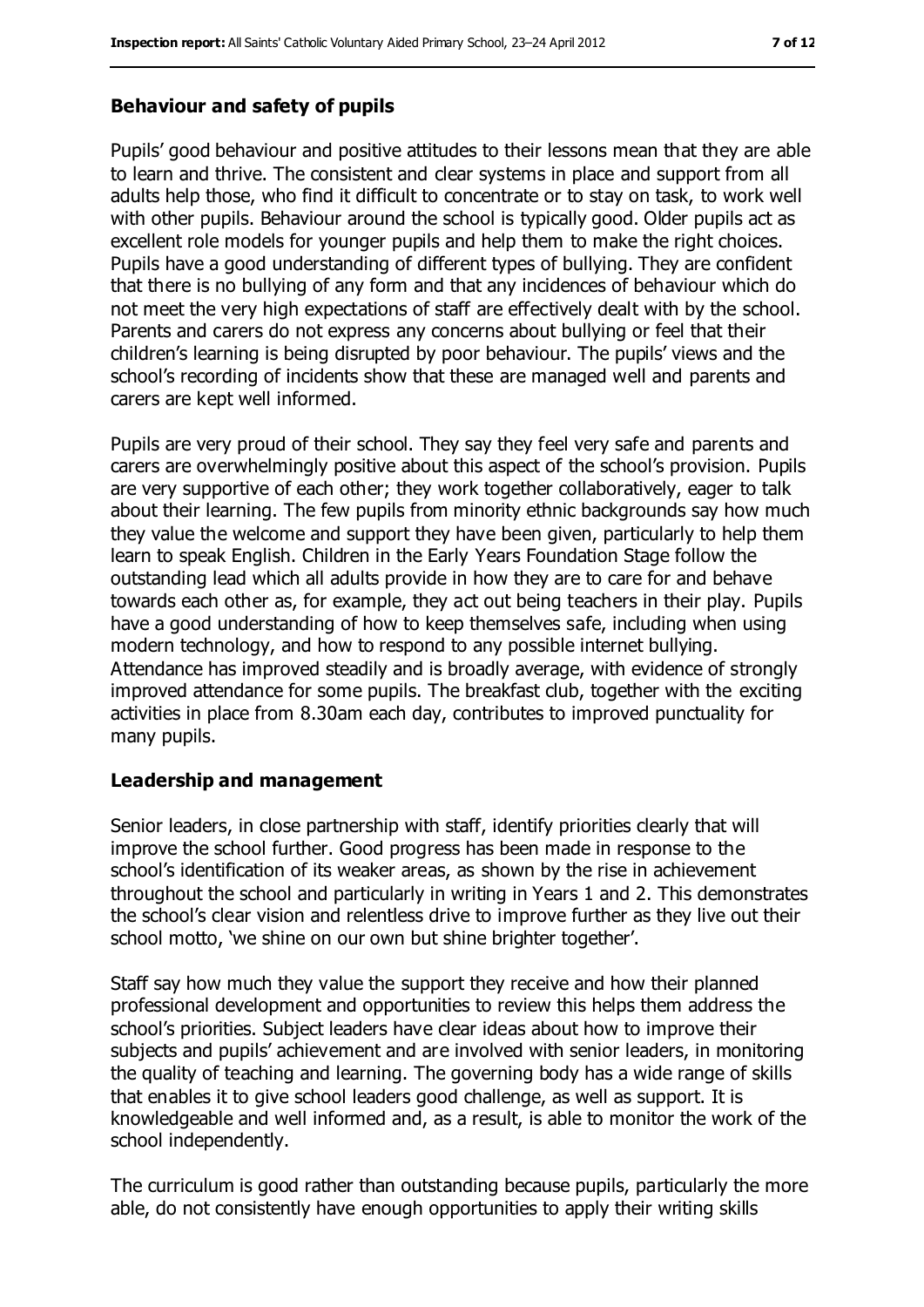across all subjects of the curriculum. Visits and visitors enrich the understanding of topics studied and pupils are enthusiastic about these opportunities and the excellent range of extra-curricular activities available. The governing body, senior leaders and staff work effectively to prevent discrimination and ensure that all pupils have equal opportunities to access the full curriculum although the more able are not always challenged enough.

The school promotes pupils' spiritual, moral, social, and cultural development extremely effectively. Numerous opportunities for pupils to reflect on their work, relationships and behaviour are seamlessly woven into learning. Pupils' awareness of the needs of others and respect for diversity, other faiths and cultures are encouraged through curriculum experiences and first-hand links with schools in Newcastle, Belgium and Sierra Leone. Staff share their good practice as, for example, five members of staff spent their holiday time teaching pupils in Sierra Leone and presenting training in the teaching of reading to staff from schools in the neighbouring villages. Excellent partnerships with the children's centre and local schools ensure smooth transition at all stages of the pupils' education. Parents and carers say that they are very well informed about the work of the school. Safeguarding procedures meet statutory requirements and parents and carers expressed no concerns about their children's safety.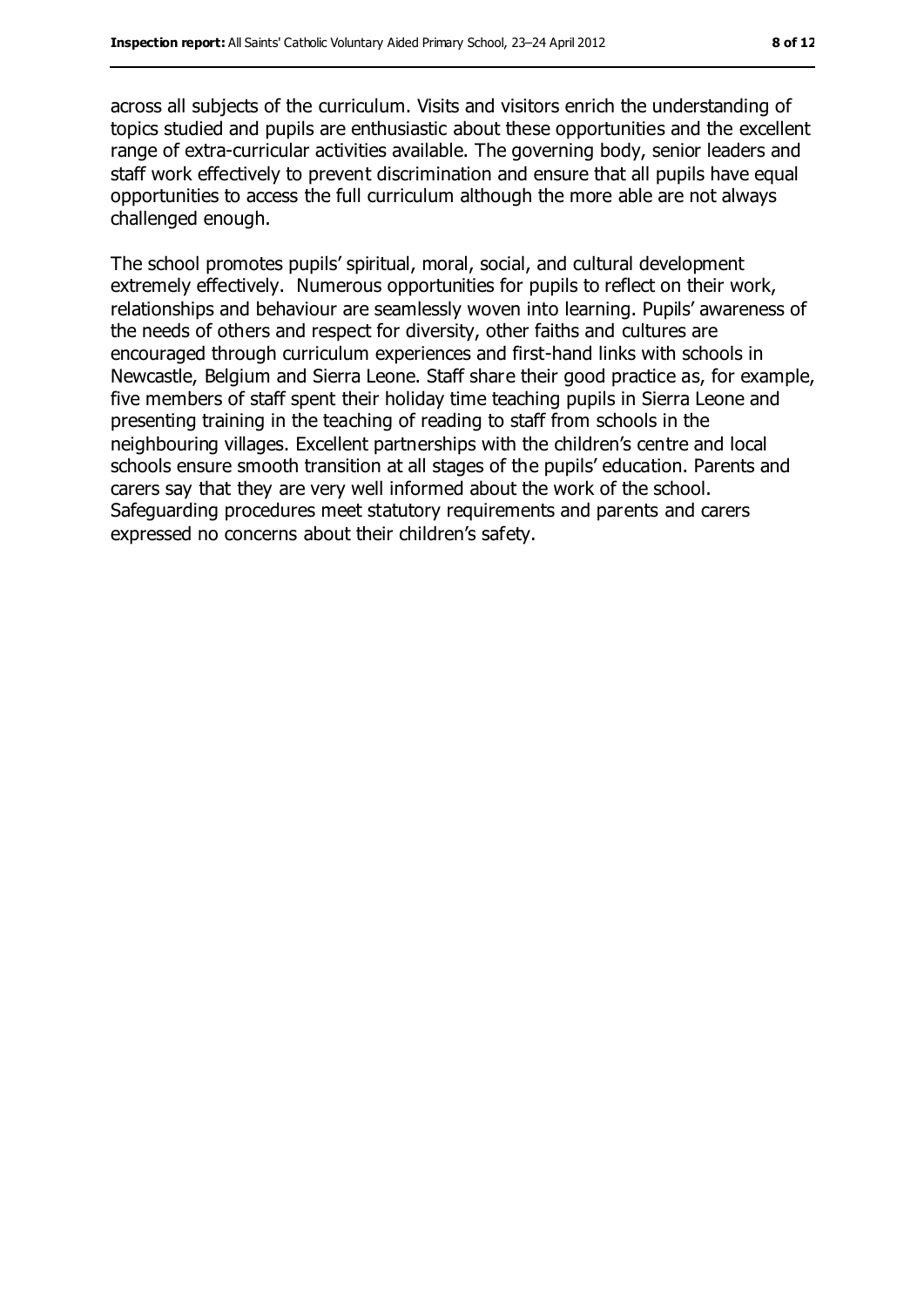## **Glossary**

### **What inspection judgements mean**

| Grade   | <b>Judgement</b> | <b>Description</b>                                                                                                                                                                                                            |
|---------|------------------|-------------------------------------------------------------------------------------------------------------------------------------------------------------------------------------------------------------------------------|
| Grade 1 | Outstanding      | These features are highly effective. An outstanding school<br>provides exceptionally well for all its pupils' needs.                                                                                                          |
| Grade 2 | Good             | These are very positive features of a school. A school that is<br>good is serving its pupils well.                                                                                                                            |
| Grade 3 | Satisfactory     | These features are of reasonable quality. A satisfactory school<br>is providing adequately for its pupils.                                                                                                                    |
| Grade 4 | Inadequate       | These features are not of an acceptable standard. An<br>inadequate school needs to make significant improvement in<br>order to meet the needs of its pupils. Ofsted inspectors will<br>make further visits until it improves. |

#### **Overall effectiveness of schools**

|                       | Overall effectiveness judgement (percentage of schools) |      |                     |                   |
|-----------------------|---------------------------------------------------------|------|---------------------|-------------------|
| <b>Type of school</b> | <b>Outstanding</b>                                      | Good | <b>Satisfactory</b> | <b>Inadequate</b> |
| Nursery schools       | 54                                                      | 42   |                     |                   |
| Primary schools       | 14                                                      | 49   | 32                  |                   |
| Secondary schools     | 20                                                      | 39   | 34                  |                   |
| Special schools       | 33                                                      | 45   |                     |                   |
| Pupil referral units  | 9                                                       | 55   | 28                  |                   |
| All schools           | 16                                                      | 47   |                     |                   |

New school inspection arrangements have been introduced from 1 January 2012. This means that inspectors make judgements that were not made previously.

The data in the table above are for the period 1 September to 31 December 2011 and represent judgements that were made under the school inspection arrangements that were introduced on 1 September 2009. These data are consistent with the latest published official statistics about maintained school inspection outcomes (see [www.ofsted.gov.uk\)](../../../Local%20Settings/Local%20Settings/Temporary%20Internet%20Files/Content.IE5/Documents/www.ofsted.gov.uk).

The sample of schools inspected during 2010/11 was not representative of all schools nationally, as weaker schools are inspected more frequently than good or outstanding schools.

Primary schools include primary academy converters. Secondary schools include secondary academy converters, sponsor-led academies and city technology colleges. Special schools include special academy converters and non-maintained special schools.

Percentages are rounded and do not always a dd exactly to 100.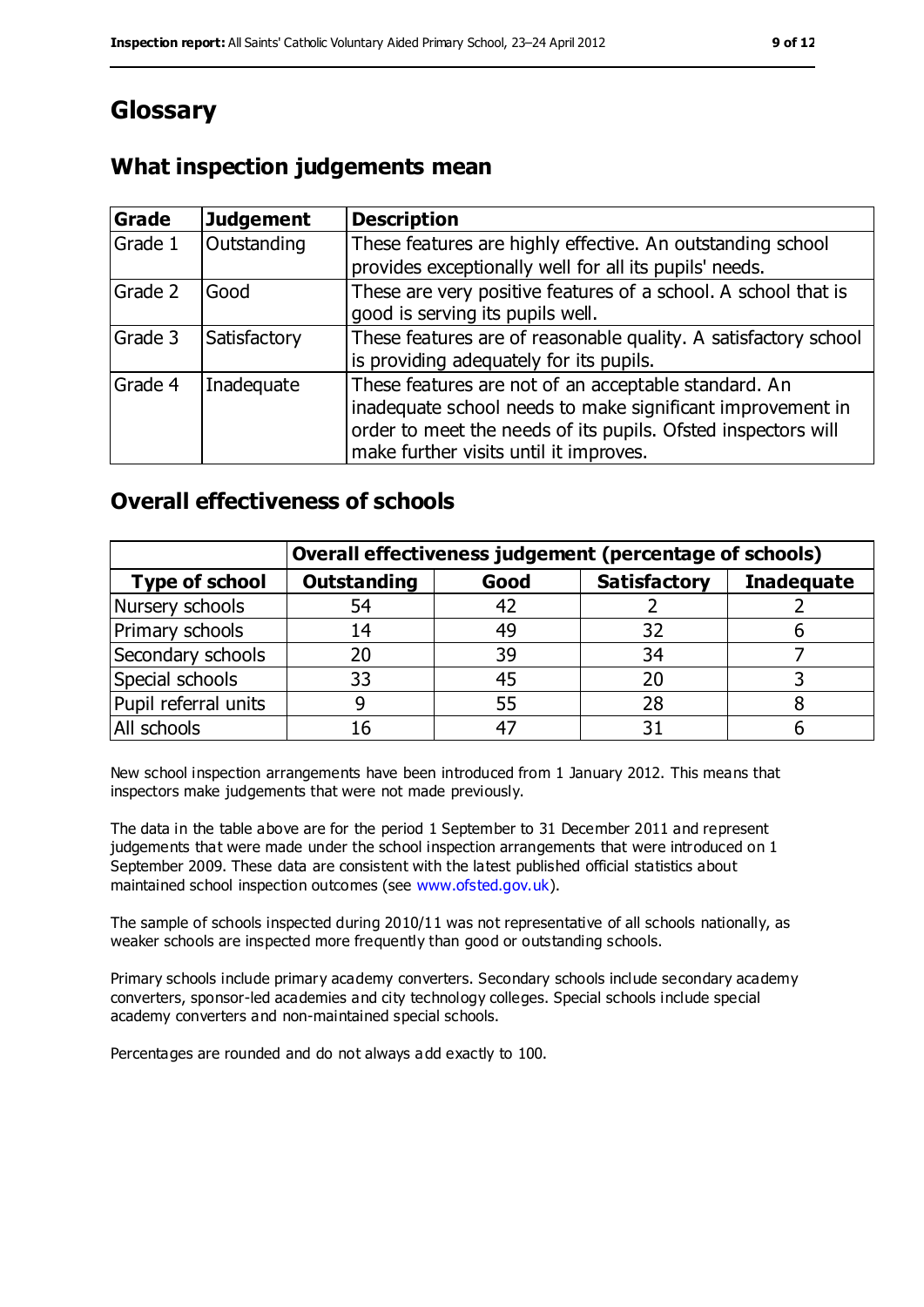## **Common terminology used by inspectors**

| Achievement:                  | the progress and success of a pupil in their learning and<br>development taking account of their attainment.                                                                                                           |
|-------------------------------|------------------------------------------------------------------------------------------------------------------------------------------------------------------------------------------------------------------------|
| Attainment:                   | the standard of the pupils' work shown by test and<br>examination results and in lessons.                                                                                                                              |
| Behaviour:                    | how well pupils behave in lessons, with emphasis on their<br>attitude to learning. Pupils' punctuality to lessons and their<br>conduct around the school.                                                              |
| Capacity to improve:          | the proven ability of the school to continue improving based<br>on its self-evaluation and what the school has accomplished<br>so far and on the quality of its systems to maintain<br>improvement.                    |
| Floor standards:              | the national minimum expectation of attainment and<br>progression measures                                                                                                                                             |
| Leadership and<br>management: | the contribution of all the staff with responsibilities, not just<br>the governors and headteacher, to identifying priorities,<br>directing and motivating staff and running the school.                               |
| Learning:                     | how well pupils acquire knowledge, develop their<br>understanding, learn and practise skills and are developing<br>their competence as learners.                                                                       |
| Overall effectiveness:        | inspectors form a judgement on a school's overall<br>effectiveness based on the findings from their inspection of<br>the school.                                                                                       |
| Progress:                     | the rate at which pupils are learning in lessons and over<br>longer periods of time. It is often measured by comparing<br>the pupils' attainment at the end of a key stage with their<br>attainment when they started. |
| Safety:                       | how safe pupils are in school, including in lessons; and their<br>understanding of risks. Pupils' freedom from bullying and<br>harassment. How well the school promotes safety, for<br>example e-learning.             |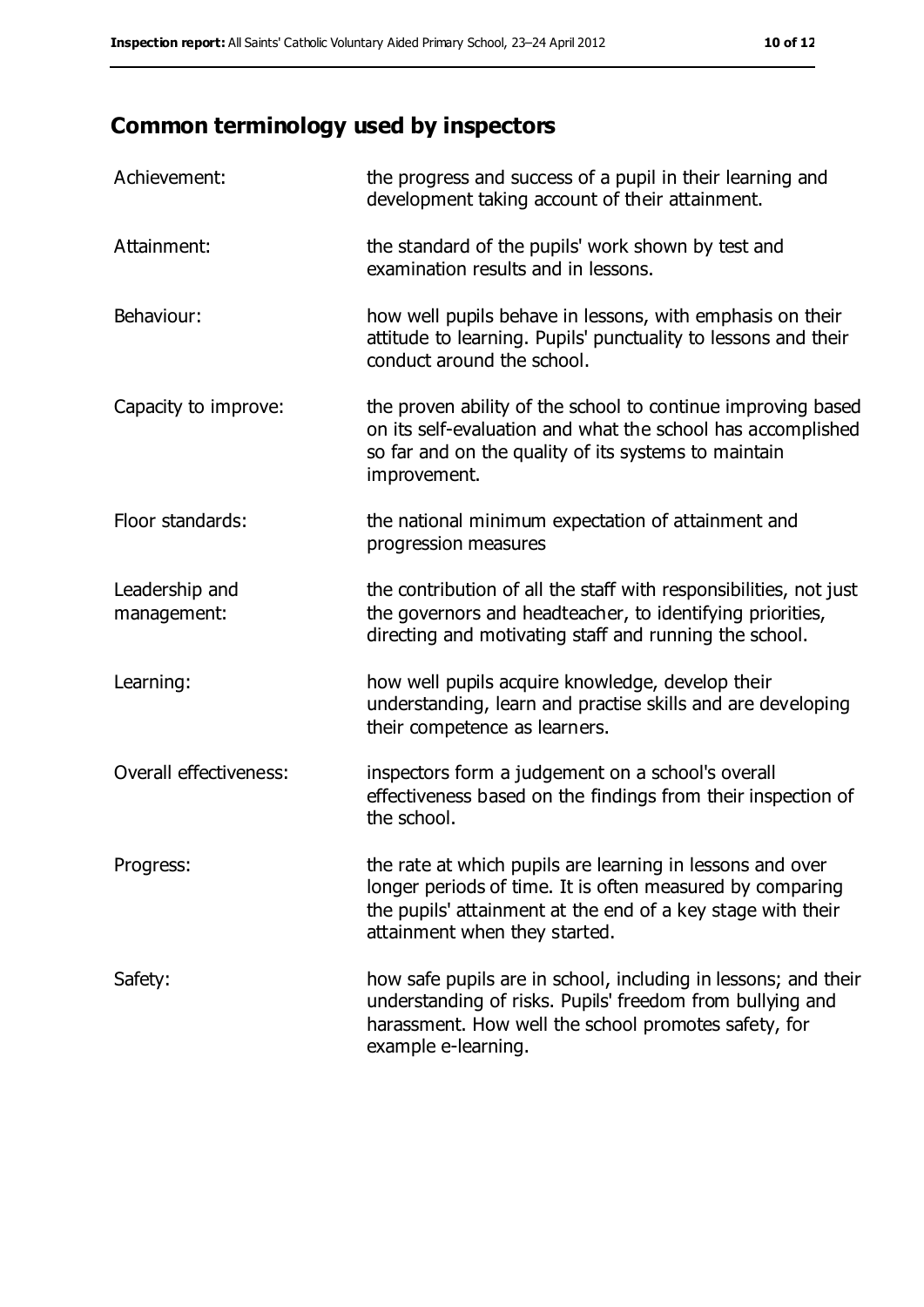#### **This letter is provided for the school, parents and carers to share with their children. It describes Ofsted's main findings from the inspection of their school.**



25 April 2012

Dear Pupils

#### **Inspection of All Saints' Catholic Voluntary Aided Primary School, Liverpool, L4 2QG**

We really enjoyed our time in your school and two of the highlights for us were hearing you speak French so confidently and talking to so many of you about your experiences at school.

You will be pleased to know that we agree with you that yours is a good school. These are some of the things we liked best. You make good progress in reading, writing and mathematics. You are helpful and caring in the way you look after each other. Teaching is good and helps you to be interested in what you are doing. Behaviour is good and your spiritual, moral, social and cultural development is promoted extremely well within the curriculum you study. You have an exciting range of activities, which help you excel in music and sports. We read the comments made by your parents and carers. The vast majority were very pleased with all that your teachers do to help you to learn and enjoy school. Please thank them for taking the time to write to us.

Your headteacher, other staff and the governing body are determined to make your school even better. To do this I have asked them to:

- make sure the work you do in all lessons matches your abilities and provides enough challenge, especially for the more-able pupils
- ensure that marking of your work gives you the help you need to improve your learning
- ensure that you have more opportunities to extend your skills at writing in all the subjects you study.

I hope you will play your part by continuing to work hard and to do your best to make your school even better.

Yours sincerely

Clare Henderson Lead inspector